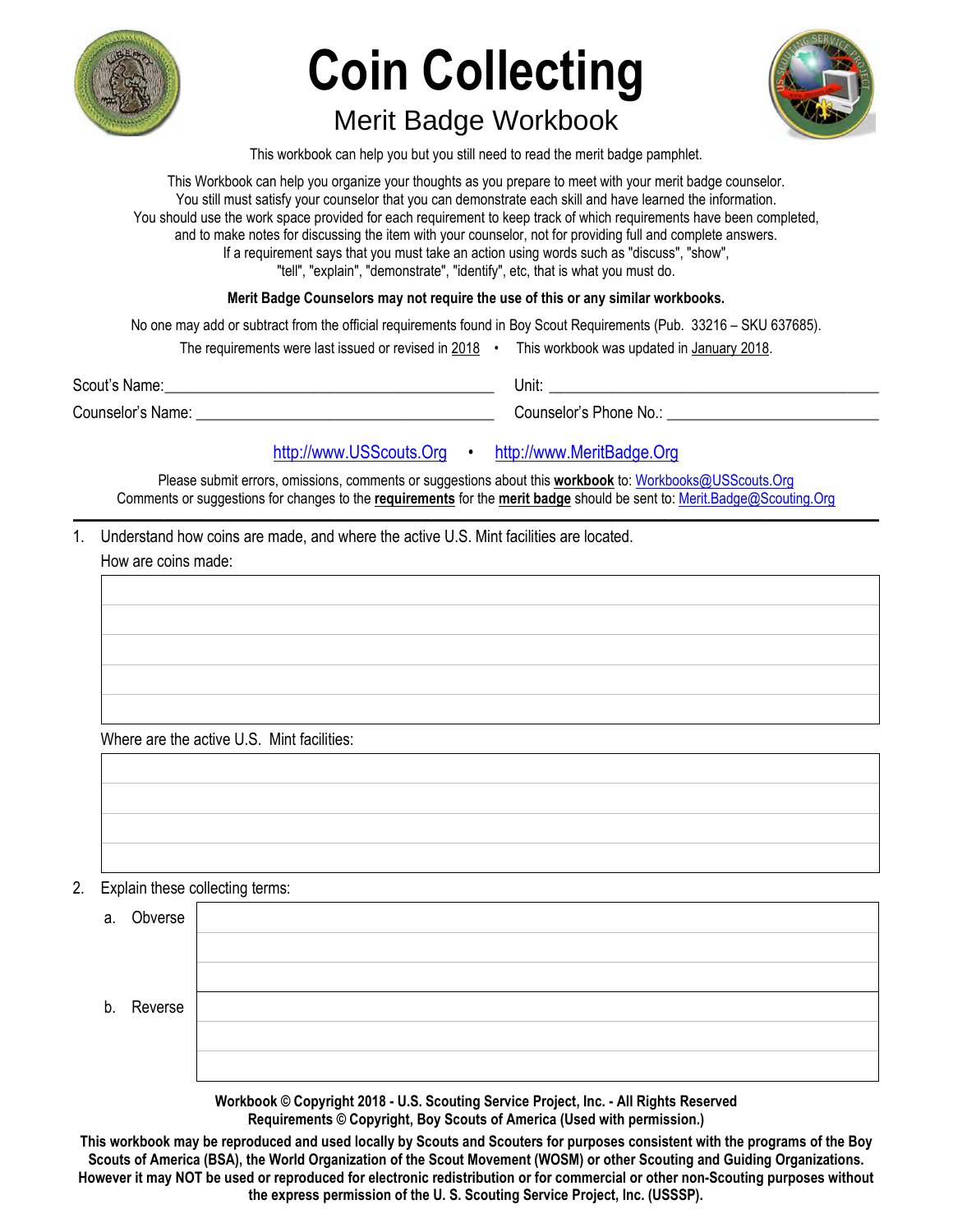| Coin Collecting |                        |                                                                                                     |
|-----------------|------------------------|-----------------------------------------------------------------------------------------------------|
|                 | c. Reeding             |                                                                                                     |
|                 |                        |                                                                                                     |
|                 |                        |                                                                                                     |
|                 |                        |                                                                                                     |
|                 | d. Clad                |                                                                                                     |
|                 |                        |                                                                                                     |
|                 |                        |                                                                                                     |
|                 |                        |                                                                                                     |
| е.              | Type set               |                                                                                                     |
|                 |                        |                                                                                                     |
|                 |                        |                                                                                                     |
|                 |                        |                                                                                                     |
| f.              | Date set               |                                                                                                     |
|                 |                        |                                                                                                     |
|                 |                        |                                                                                                     |
| 3.              |                        | Explain the grading terms Uncirculated, Extremely Fine, Very Fine, Fine, Very Good, Good, and Poor. |
|                 | Uncirculated:          |                                                                                                     |
|                 |                        |                                                                                                     |
|                 |                        |                                                                                                     |
|                 |                        |                                                                                                     |
|                 | <b>Extremely Fine:</b> |                                                                                                     |
|                 |                        |                                                                                                     |
|                 |                        |                                                                                                     |
|                 |                        |                                                                                                     |
|                 | Very Fine:             |                                                                                                     |
|                 |                        |                                                                                                     |
|                 |                        |                                                                                                     |
|                 |                        |                                                                                                     |
| Fine:           |                        |                                                                                                     |
|                 |                        |                                                                                                     |
|                 |                        |                                                                                                     |
|                 |                        |                                                                                                     |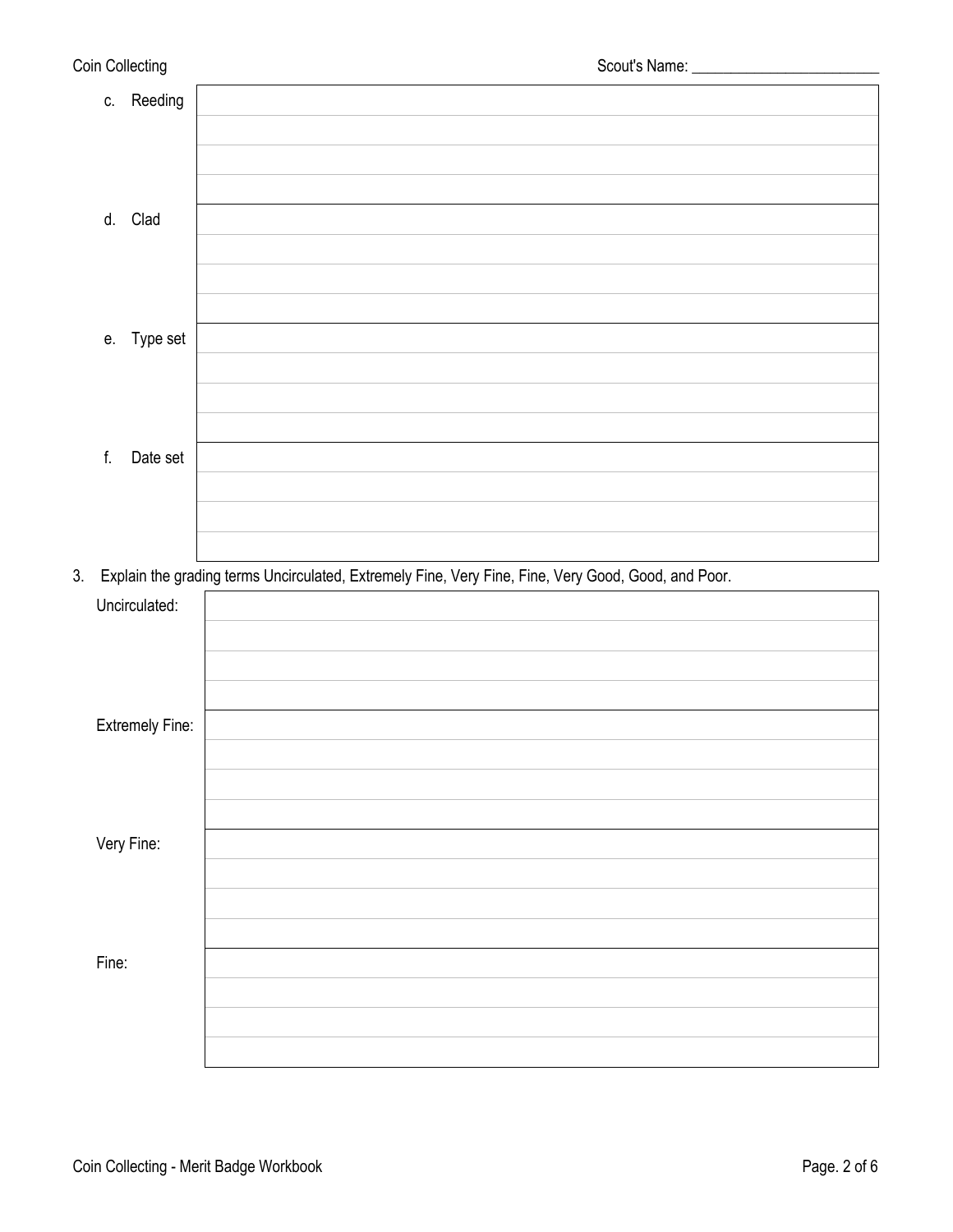| Coin Collecting           | Scout's Name: ________________                                                                                      |
|---------------------------|---------------------------------------------------------------------------------------------------------------------|
| Very Good:                |                                                                                                                     |
| Good:                     |                                                                                                                     |
| Poor:                     |                                                                                                                     |
|                           | Show five different grade examples of the same coin type<br>Explain the term proof and why it is not a grade.       |
|                           |                                                                                                                     |
|                           |                                                                                                                     |
|                           |                                                                                                                     |
|                           | Tell what encapsulated coins are.                                                                                   |
|                           |                                                                                                                     |
| 4.                        | Know three different ways to store a collection, and describe the benefits, drawbacks, and expenses of each method. |
| Method<br><b>Benefits</b> |                                                                                                                     |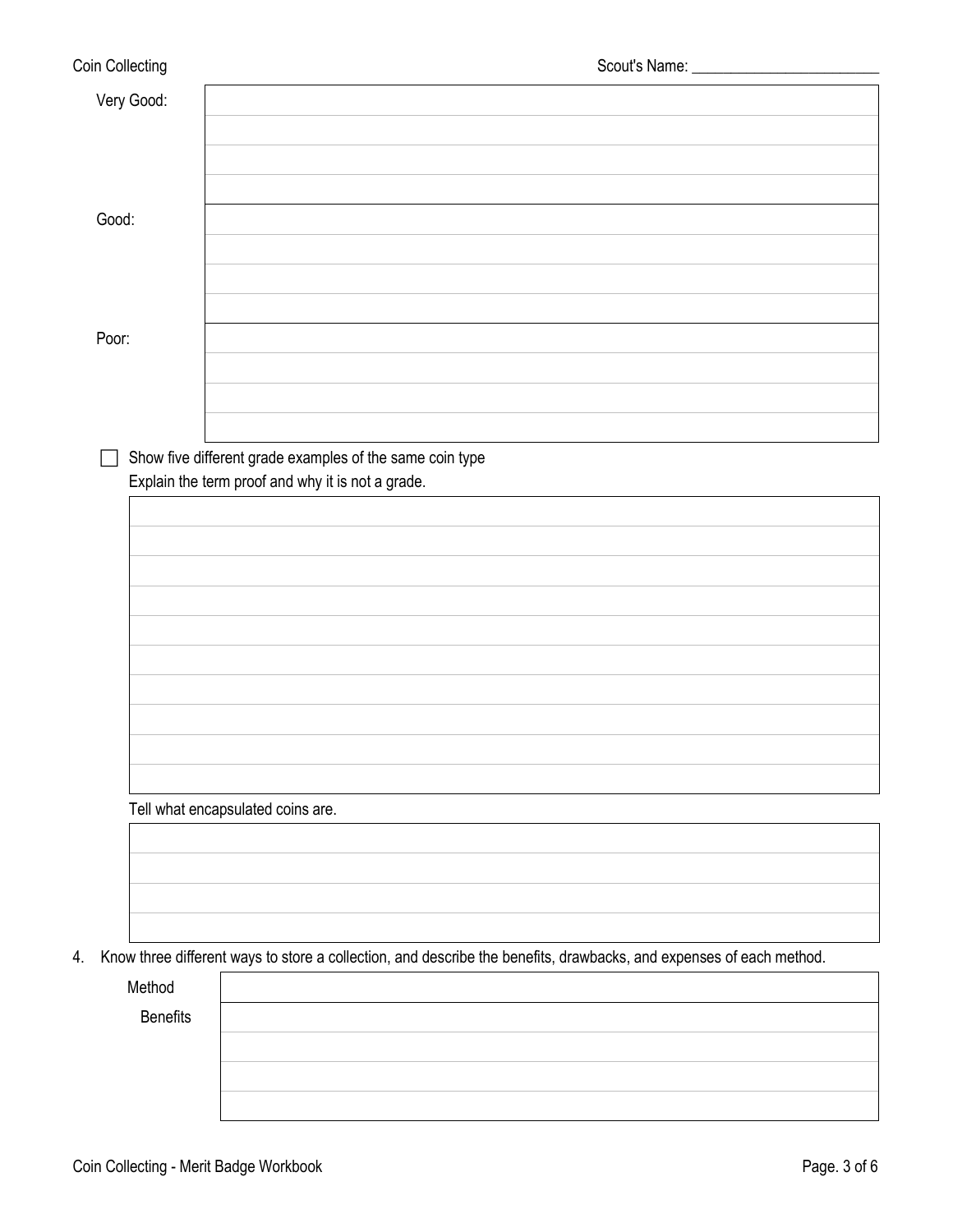| Drawbacks |  |
|-----------|--|
|           |  |
|           |  |
|           |  |
| Expense   |  |
|           |  |
|           |  |
|           |  |
|           |  |
| Method    |  |
| Benefits  |  |
|           |  |
|           |  |
|           |  |
| Drawbacks |  |
|           |  |
|           |  |
|           |  |
| Expense   |  |
|           |  |
|           |  |
|           |  |
|           |  |
| Method    |  |
| Benefits  |  |
|           |  |
|           |  |
|           |  |
| Drawbacks |  |
|           |  |
|           |  |
|           |  |
| Expense   |  |
|           |  |
|           |  |
|           |  |
|           |  |

Pick one to use when completing requirements. \_\_\_\_\_\_\_\_\_\_\_\_\_\_\_\_\_\_\_\_\_\_\_\_\_\_\_\_\_\_\_\_\_\_\_\_\_\_\_\_\_\_\_\_\_\_\_\_\_\_\_\_\_\_\_\_\_\_\_\_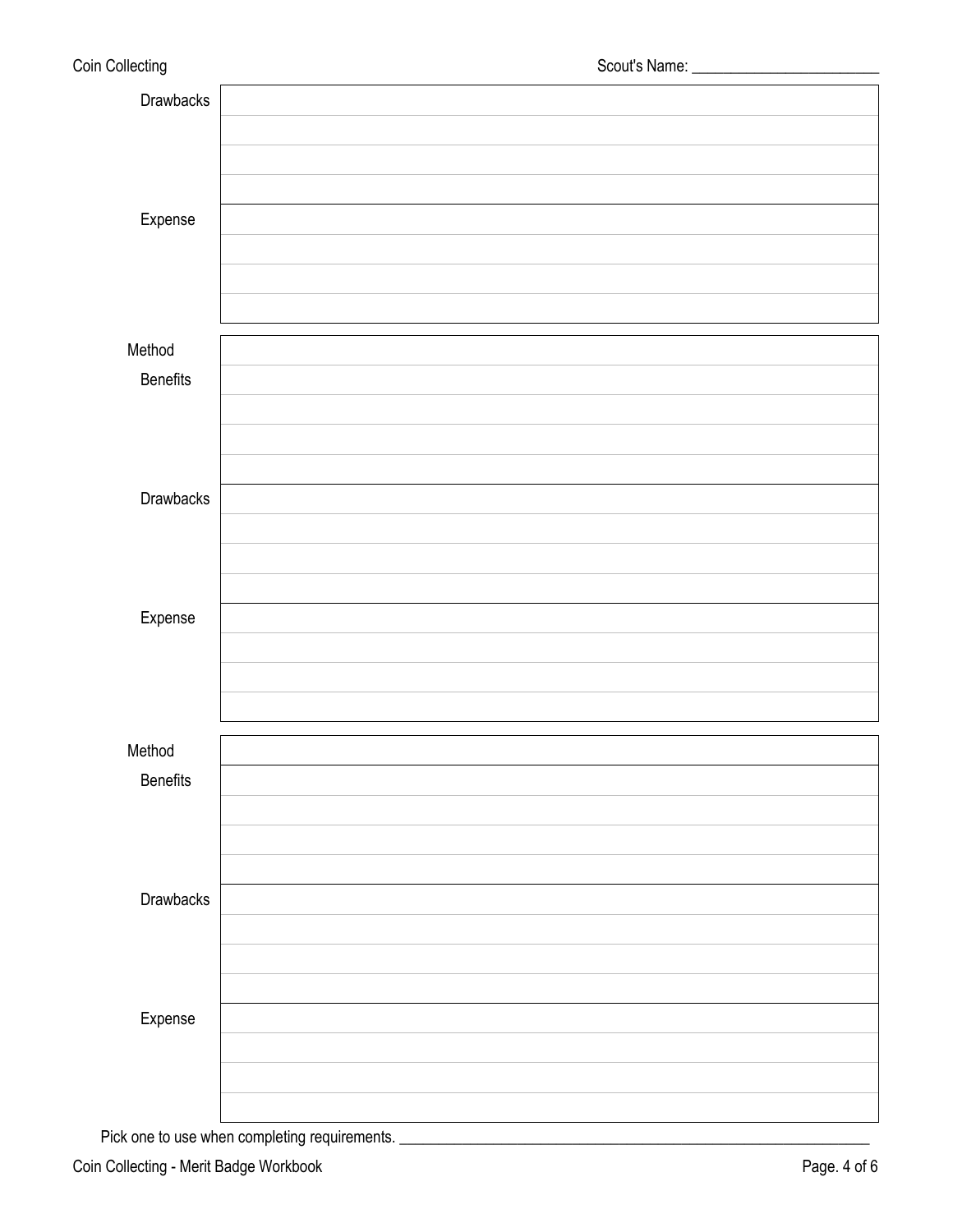- 5. Do ONE of the following:
	- a. Demonstrate to your counselor that you know how to use two U.S. or world coin reference catalogs.

 $\Box$  b. Read a numismatic magazine or newspaper: and tell your counselor about what you learned.

6. Describe the 1999–2008 50 State Quarters® program or the America the Beautiful Quarters® program.

 $\Box$  Collect and show your counselor five different quarters from circulation you have acquired from one of these programs.

7. Collect from circulation a set of currently circulating U.S. coins. Include one coin of each denomination (cent, nickel, dime, quarter, half-dollar, dollar).

For each coin, locate the mint marks, if any, and the designer's initials, if any.

|             | Location of Mint Mark | Location of Designer's Initials |
|-------------|-----------------------|---------------------------------|
| Cent        |                       |                                 |
| Nickel      |                       |                                 |
| Dime        |                       |                                 |
| Quarter     |                       |                                 |
| Half-Dollar |                       |                                 |
| Dollar      |                       |                                 |

- 8. Do the following:
	- a. Identify the people depicted on the following denominations of current U.S. paper money: \$1, \$2, \$5, \$10, \$20, \$50, \$100.